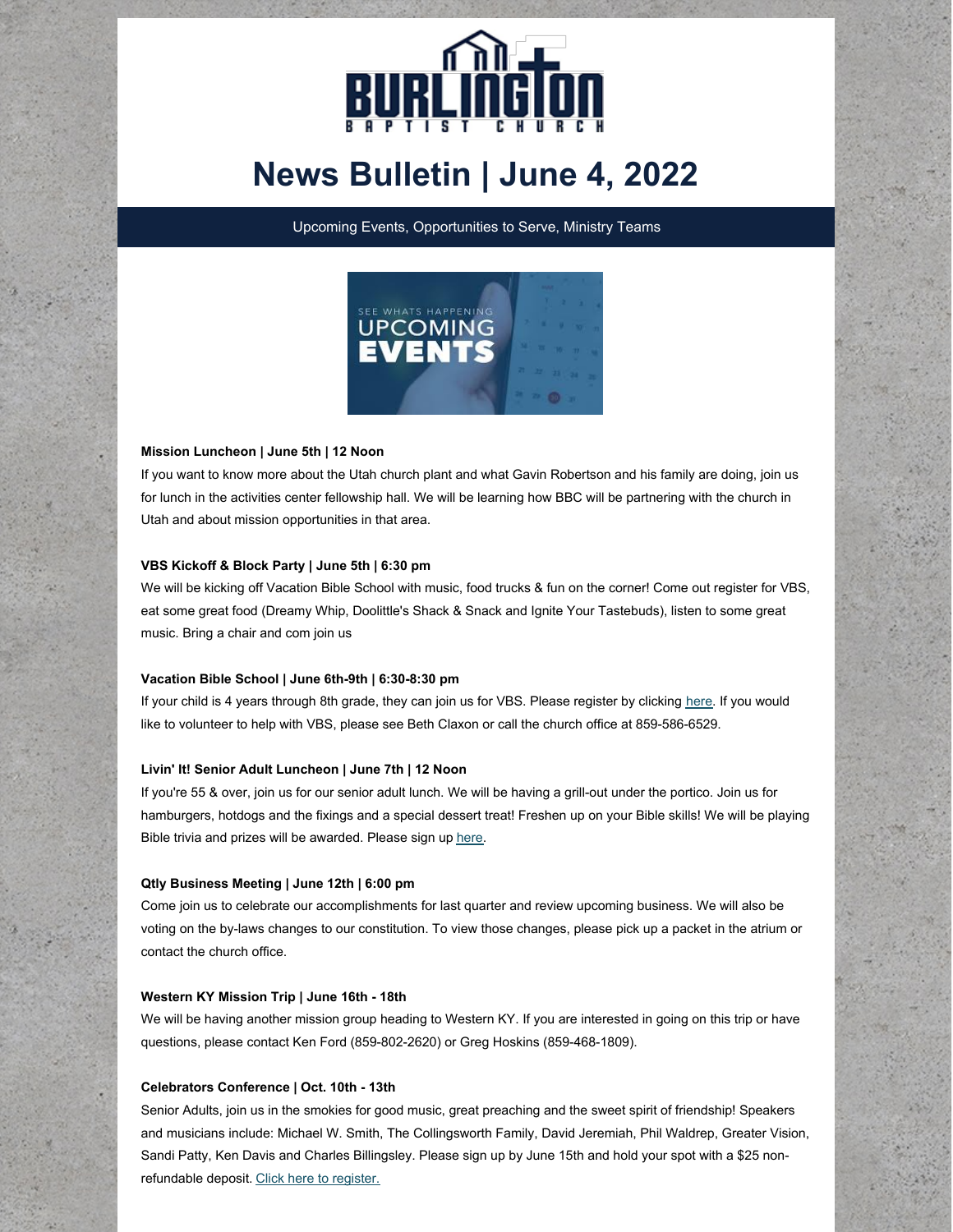

**Sunday 8:30 am |** On-Campus Worship Service **9:30 am |** Bible Study Groups Meet On-Campus **10:45 am |** On-Campus Worship Service, Facebook Live & Website **12 Noon |** Mission Luncheon

## **Monday**

**9:00 am |** "Blessed" Women's Bible Study meet

## **Tuesday**

**7:00 pm |** Young Adults Meet on Campus

**7:30 pm |** Two By Two Podcast with Danny & Bro. Harold via Facebook & Website

## **Wednesday**

- **6:30 pm |** Grief Share, Every Man a Warrior & Bro. Harold's Bible Study
- **7:00 pm |** Students Meet on Campus **8:30 pm |** College Class Meets in the Activities Center



**June 4th |** Paula Smiley, Waylon Kohrs **June 5th |** Zack Robinson, Adam Arnold **June 6th |** Dawn Mitchell, Brett Burcham, Lori Jordan **June 7th |** Phillip Cannon, Bodhi Weber, Brinkley Hull, Berkley Huffman, Sue Spence **June 8th |** Alexis Wanner, Rhonda House, Marty Michels, Tanner Lovins **June 9th |** Roy Cantrell, Connie Kohrs, Cory McDine, Carter McDine, Briella Shircliff **June 10th |** Logan Kremer, Jeff Rayford **June 11th |** Mardee Montague **June 12th |** Sean Lyle **June 13th |** Chuck Charles, Su Sidwell, Brinkley Shircliff, Ace Shircliff, Frank Kerns **June 14th |** Genny Guthrie, Pat Stephens, Liam Paizee **June 15th |** Clyde Calhoun, Travis Rymer **June 17th |** Austin Hacker, Hunter Simmons **June 18th |** Bobby Sebree, Joe Shuff, Brad Clore, Laura Stork



## **DEACONS ON CALL FOR JUNE**

Julian Allen | 859-240-8114 John White | 859-663-6073

## **DOLLAR CLUB MEMBERS FOR JUNE**

Jessica Graham | 859-991-2030 Rob Seaver | 812-371-8905 Jim Westphal | 513-600-0193 & Patti Westphal | 513-600-0194

## **FIRST IMPRESSION & COUNTING TEAMS**

6/5: Team 1 6/12: Team 2

## **MEDICAL TEAM**

6/5: Holly Laux 6/12: Stacey Weber



## Dear BBC,

Thank you for the prayers and support you have given our family. We have a long road ahead of us, but feel blessed for the support during this difficult time. ~Always, Jordan Katelyn & Reese Fugate

Dear Church Family,

Thanks for the cards, phone calls, food, visits, and prayer during the recent deaths in my family and my surgery. It made me feel good to know you care. God is good, and the food was great! ~Gary Anderson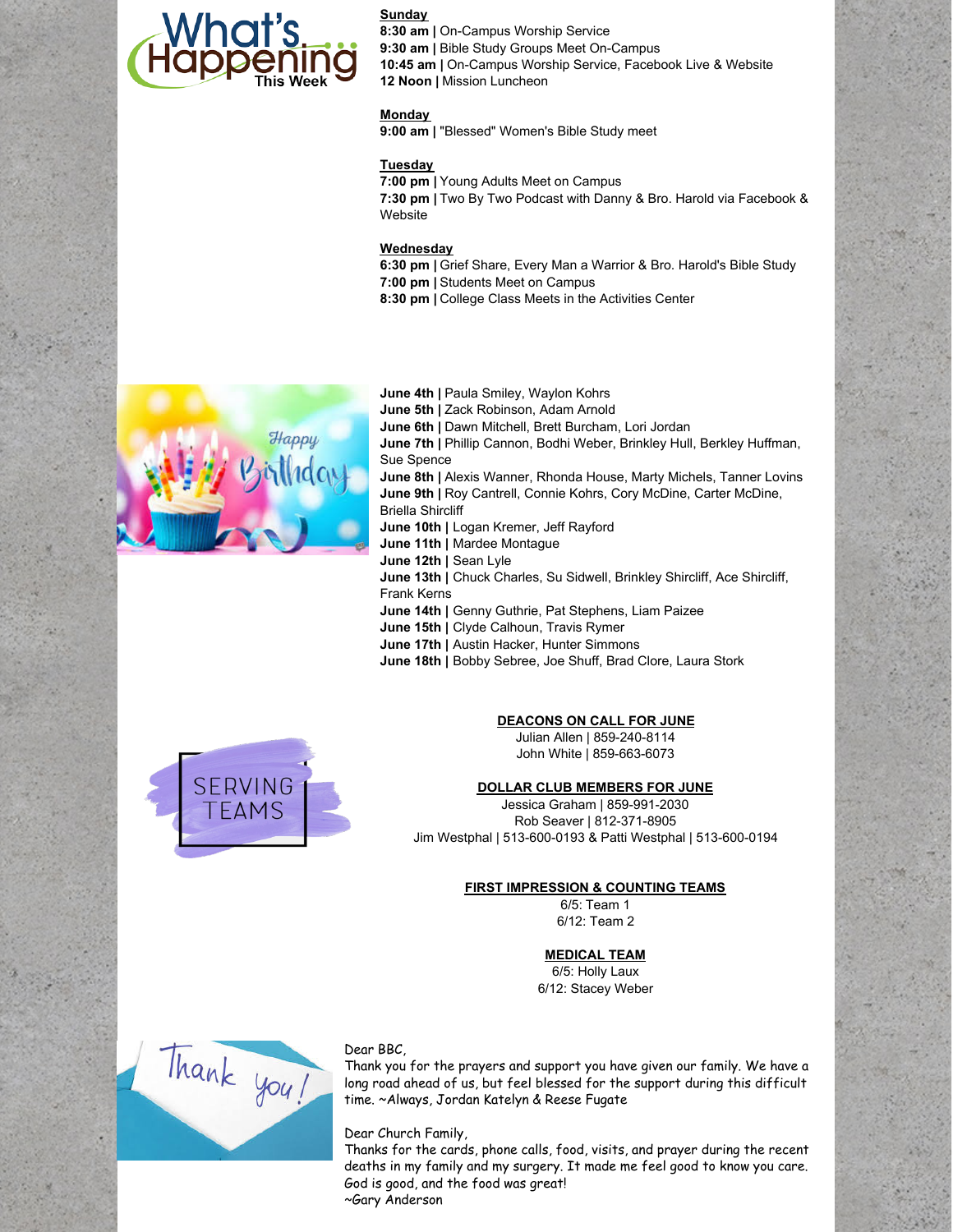

Karen Ratcliff is going on a mission trip to Alaska in June. She would like to collect gift cards to give out while she is there. If you would like to purchase a gift card to Home Depot, McDonalds, Dairy Queen, Arby's or Walmart. Please drop them off in the card box at the Starting Point Desk by June 12th.

Molly Jones (our international missionary) has a group of women that meet and have hand-crafted items for sale. Check it out! <https://www.ayusewingproject.com/>

Volunteers are needed for our **First Impression Team**! This team includes our greeters, minglers and Starting Point Desk Host. Please call the church office if you are interested in serving! 859-586-6529

Our Diaper "Doo-ty" Ministry is thrilled to offer 6 mos of diapers for active members of BBC in 2020! We need diaper sizes 1, 2 & 3's. Not only do our members receive diapers, but our craft group includes a baby blanket as well! So, if you are expecting, please make sure to notify Beth Claxon, Joanne Ford or Rowena Bush.

Our next **Commodities Food Distribution** will be June 14th. We are in need of plastic bags, especially the Kroger white pick-up bags. The supplemental items needed are: Toilet Paper, Toothpaste, Toothbrushes, Deodorant, Spaghetti Sauce, and Jelly. You may drop these items off at the church office. Thank you for supporting our food pantry!



**Learning From Luke June 5th | Guest Speaker: Gavin Robertson June 12th | Luke 3:1-22 June 19th | Luke 4:1-13 June 26th | Guest Speaker: Michael Cabel July 3rd | Luke 4:14-30**

**July 10th | Come & Worship July 17th | Connect & Grow July 24th | Go & Service**



**Weekly Budget**: \$22,207.00 **Last Week's Giving:** \$14,844.88 **Budgeted YTD:** \$488,554.00 **Giving YTD:** \$482,373.02 **Difference: -\$6,180.98 Other Designated Gifts:** \$567.00



## **ATTENDANCE LAST WEEK**

**8:30 Service:** 115 **10:45 Service:** 193 **Online: 17 Total Sunday Services: 308**